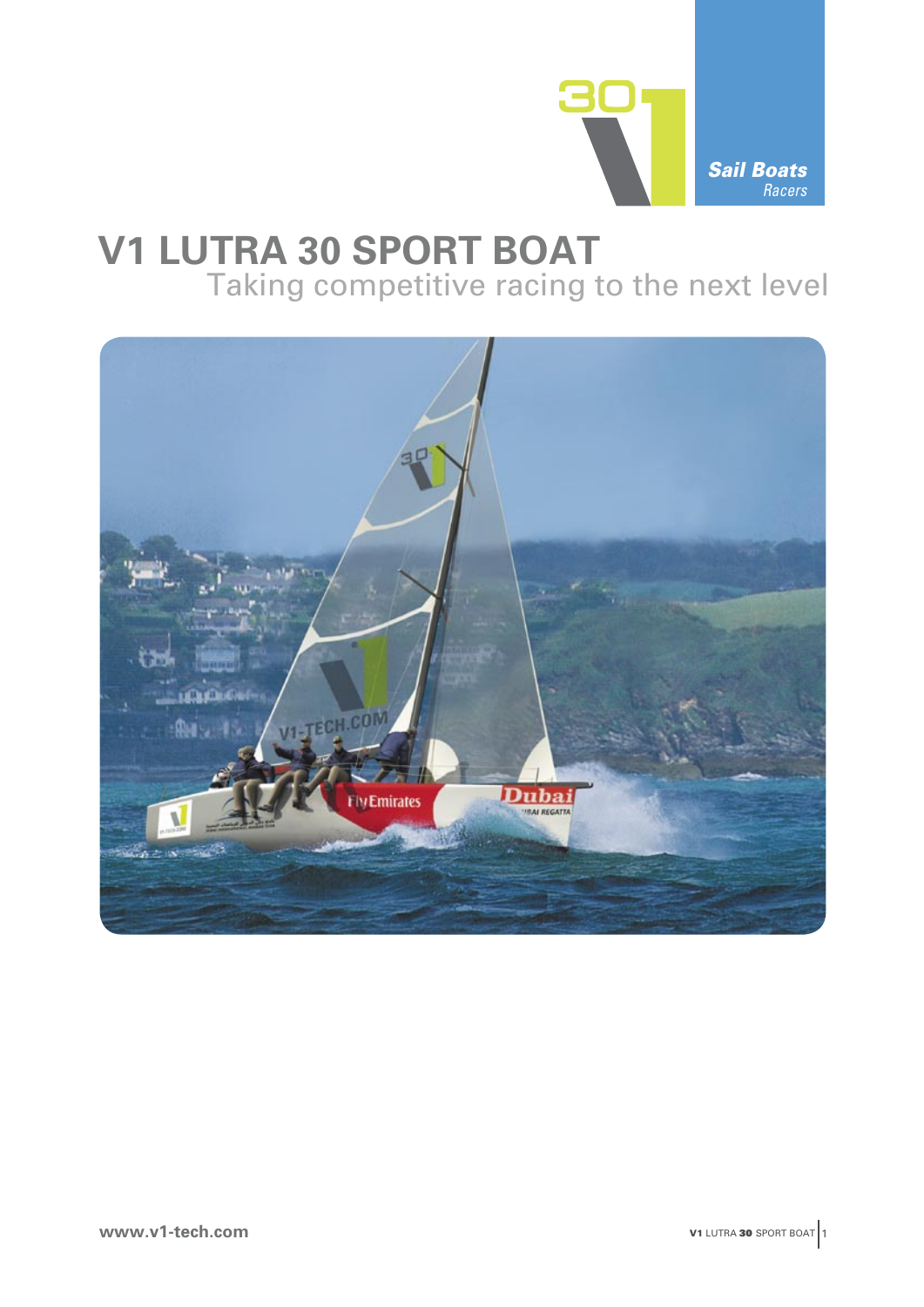

# **V1 LUTRA 30 SPORT BOAT** Taking competitive racing to the next level

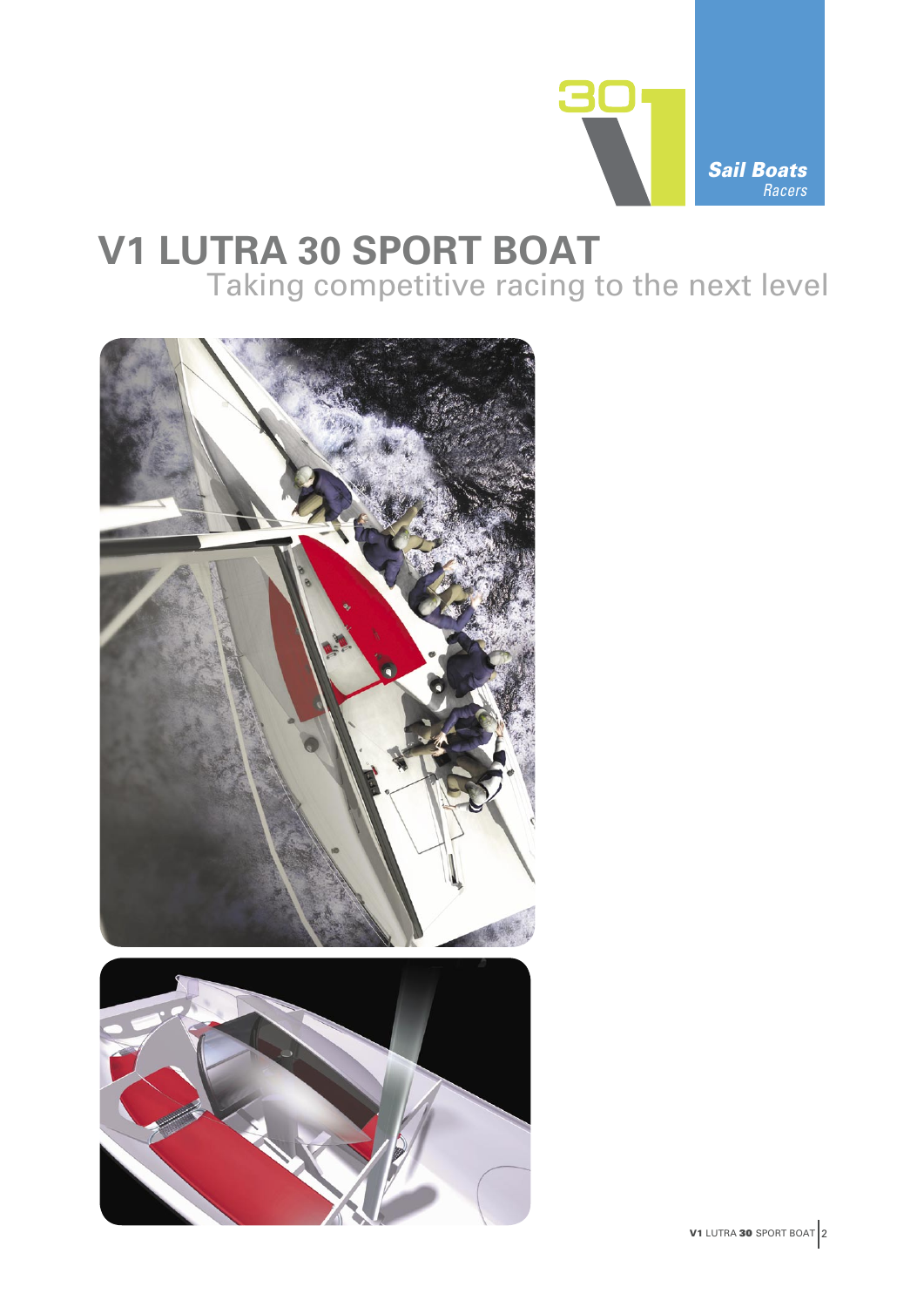

## Sail Boats Racers

## **V1 LUTRA 30 SPORT BOAT** Taking competitive racing to the next level

With an uncompromising attitude towards winning performance, the V1/Lutra-30 is a marvel of the latest computer-aided design technologies, set to conquer the challenges of world-class racing competition. Bringing together an enviable array of specialists in its development, the Lutra Design Group have served as this boat's naval architects, while the structural engineering has been done by SP Technologies.

The dynamic spirit of the boat is vividly expressed through her clean and racy looks, reflecting her strong racing pedigree. Waiting to be discovered are its exceptional build-quality and comprehensive list of amenities - an exceptional choice for discerning enthusiasts.

The boat's hull and deck are made out of advanced composite infusion epoxy E-glass / Carbon fibre, which is female moulded, while its mast is a high modulus carbon fibre Hall Spars rig. Routine functions such as trailering and rigging on the V1/Lutra 30 are custom engineered to facilitate minimal delivery time and effort. Trailering safety is increased by the retractable keel and rudder. The entire boat is made to enable winning racing performance that's ready to take on the water whenever you are.

| <b>PRINCIPAL DIMENSIONS</b> |                       |
|-----------------------------|-----------------------|
| Length Overall (LOA)        | 9.140 m               |
| Waterline Length (DWL)      | 8.538 m               |
| Overall Beam                | 2.912 m               |
| Draft                       | 2.430 m               |
| Displacement                | 1850 Kgs              |
| Mast top above DWL          | 14.970 m              |
| IG                          | 11.580 m              |
| J                           | $3.350 \; m$          |
| P                           | 12.450 m              |
| F                           | 4.500 m               |
|                             |                       |
| <b>SAILS AREA</b>           |                       |
| Mainsail                    | 38.73 $m^2$           |
| Jib                         | 22.02 m <sup>2</sup>  |
| Spi / Gennaker              | 95.75 $m2$            |
| <b>Upwind Area</b>          | 60.75 $m2$            |
| Downwind Area               | 134.48 m <sup>2</sup> |
| <b>TECHNICAL</b>            |                       |
| Engine                      | 13 <sub>hp</sub>      |
| <b>Fuel Capacity</b>        | <b>TRD</b>            |
| <b>Water Capacity</b>       | $0$ Itr               |
|                             |                       |
|                             |                       |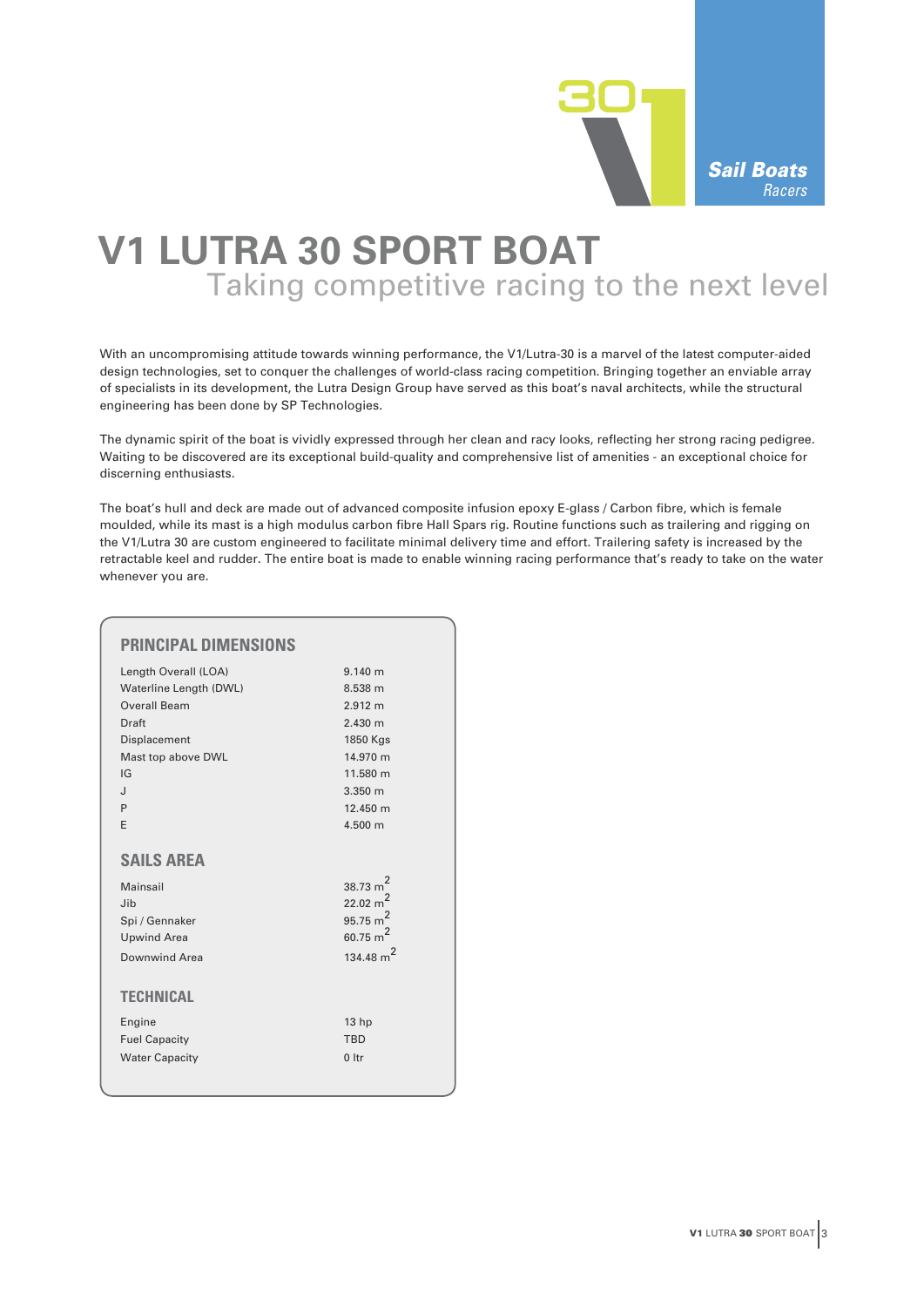

## **V1 LUTRA 30 SPORT BOAT** Taking competitive racing to the next level

## **STYLING**

Naval Architect : Lutra Design Group, the Netherlands Interior and Exterior Styling : Ken Freivokh Design, UK Structural Engineers : SP Technologies, UK The yacht will (within minor alternations) comply with ORC Special Regulations category 2.

### **CONSTRUCTION**

The Hull and Deck to be made of Advanced Composite Infusion Epoxy E-Glass/Carbon-Fibre structure, and to be post-cured at a temperature of 55° Celcius. Female moulded Hull, no filler needed on the outside, and no filler needed on interior as per the spirit of the yacht.

### **KEEL AND RUDDER**

**Keel**

To be secured in Keelbox in such a way that the Fin/Bulb can be lifted for trailering. Coachroofhatch are removable for total lifting of the Keel.

**Bulb :** Lead casting with antimony and an internal stainless steel frame. The Bulb to be milled to accurate shapes. **Fin :** Dillimax 890 bar, faired to sectional shape with Epoxy E-glass rigid closed cell foam foil female moulded.

**Rudder**

Female moulded foam filled Carbon-Fibre blade with carbon stock in a cassette supported by two self-aligning bearings; Capable of being lifted; Custom Tiller is attached to the stock and can be rotated in the upper/down direction.

### **ELECTRICAL**

Custom Electrical Panel with switches and breakers:

- 1. Masthead lights
- 2. Engine/spare TBD

3. Spare

4. Spare

**Electrical System**

12V DC battery 70 amp with main switch, two wire ungrounded system throughout, wiring to be colour-coded stranded conductor, PVC insulated; All installed in accordance with the best marine practices; A master battery switch is available to disconnect all powers.

**Navigation**

Wireless Tick Tack electronic instruments to be advised; Optional The navigation lights are 3 color Lopolight at masthead with integrated windex and windex lights.

## **MECHANICAL**

**Lifting Rudder System**

Watertight ruddercassette with two high quality self-aligning bearings.

**Propulsion**

Honda 280 Saildrive (13hp) with sail-drive and folding propellor; Internal fuel tank with sufficient capacity (TBD). **Plumbing**

Piping and Plumbing to be laid with consideration of weight and efficiency in accordance with the best marine practices; All below water fittings to thru-hulls to be double clamped; All thru-hulls to be flushed. All items to be accessible for maintenance and operation.

Bilge Pump to be a manual Whale Gusher to be cockpit mounted.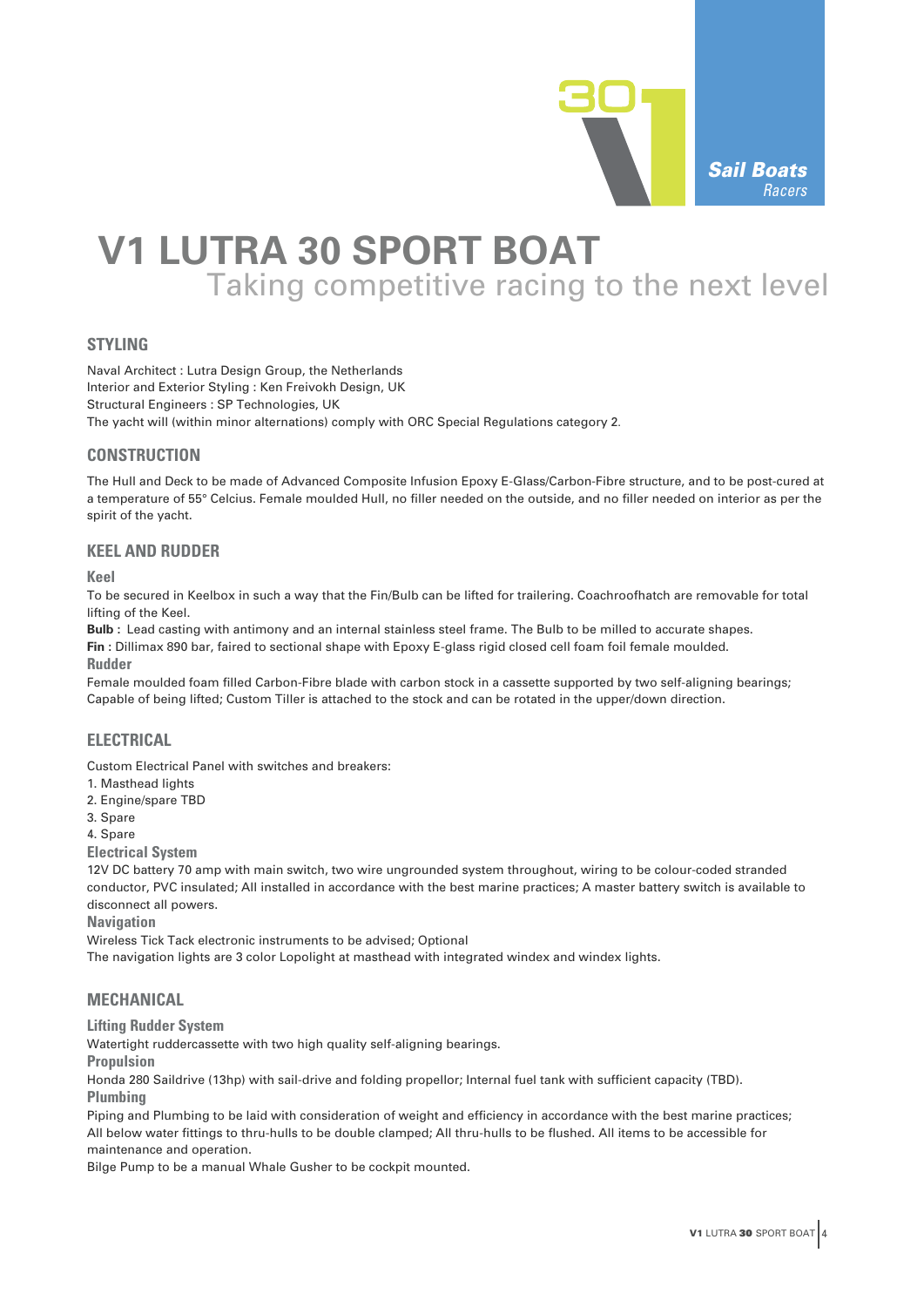

## **V1 LUTRA 30 SPORT BOAT** Taking competitive racing to the next level

#### **Stoving**

Optional small sink and one burner (with internal tank) stove.

## **INTERIOR**

Interior Structure to be made of high-tech Composite. Construction members to be integrated in the accommodation where possible, but with no compromise towards performance of the boat. Stowage to be located under the bunks. Stowage nets to be located on the topside in the salon is optional.

Optional light-weight racings specification:

- Navigation Station in additional closet at keelbox;
- Toilet in front of the main bulkhead.
- Four separate removable (for day racing) pipe coths with angle correction.
- Two stowage bags, phones, glasses, wallets, and keys to be located under the entrance stairs.

### **DECK**

Deckgear to be of high quality and purposed to their use (separately specified).

#### **Winches**

Two Harken Selftailing Winches to be used as primaries; Two Harken Racing Speed-Ring Selftailing Utilities to be used, all fitted to their purpose.

#### **Mast Step**

The mast is stepped on a custom step on the deck allowing sufficient rake adjustment.

#### **Hatches**

The entrance, the main hatch, is a vertical, custom made, sliding washboard; A Lewmar low profile size 22 round foredeck hatch fitted with moulded-in splashrail; Two Lewmar size 0 opening ventilation and line stowage hatches are fitted in the cockpit side.

#### **Foredeck Rail**

ORC Rules compliant moulded-in rail fitted with eye-straps on top.

#### **Stanchions**

Guardrails according to minimum Class Rules requirements; All parts to be fabricated of stainless steel, light-weight stanchions bases, according to Trimarine system.

Two sets of Stanchions:

#### Matchrace Type

Only lower hiking wire (reduced height), starting behind the main shrouds and stopping after forward Pushpit base; No Pullpit and Foredeck Stanchions fitted bases where no Stanchions is fitted to be (as near as possible) flushed with a cover wires to be adjustable lower wire to be fitted with hiking covers aft of main shrouds.

#### **Offshore Type**

Double wire with custom Push- and Pullpit; Foredeck Stanchions fitted with chafe wheel; Transom wires with snapshackles, wires to be adjustable; The lower wire to be fitted with hiking covers aft of main shrouds.

#### **RIGGING**

#### **Mast**

High Modulus Carbon Fibre two spreader deck stepped mast, made by Hall Spars & Rigging, USA; Rigged with fractional forestay and headsails, but with mast top spinnakers and single backstay.